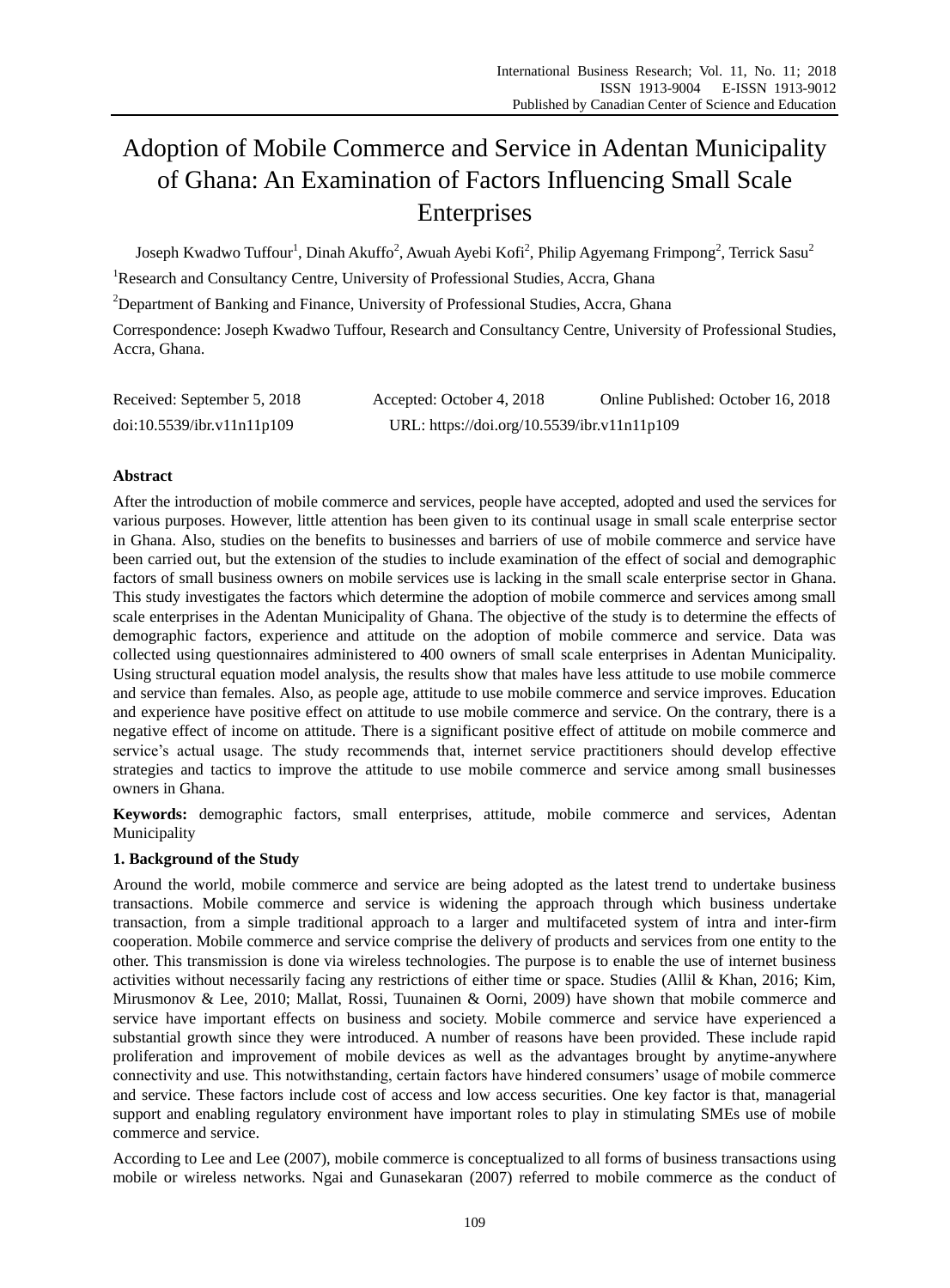commerce via wireless devices. Mobile services are activities that offer benefits to businesses and individuals of the use of mobile technology, particularly mobile communication and financial transactions. In the case of Ghana, the activities of mobile money is gaining roots. The Bank of Ghana reports that a growth rate of 129.5% in mobile money transactions from 2015 to 2016 (Bank of Ghana, 2017) as the economy experiences growth (Tuffour & Owusu, 2018; Tuffour & Mensah, 2018).

According to Kim, Mirusmonov and Lee (2010), with recent advances in mobile technologies, mobile commerce is having an increasingly profound impact on our daily lives. This is beginning to offer interesting and advantageous new services to both businesses and customers. Kim et al. (2010) analysed the impact of mobile payment system features and user-centric factors on mobile payment usage across different types of mobile payment users. The conclusion from these authors suggested new directions for future research in the emerging field (Kim, Mirusmonov & Lee, 2010). Their research focused more on the recent advances in mobile technologies but touched a little bit on the challenges facing them. In light of the challenges which inhibit mobile commerce and service operations, Zhou (2011) reported that little attention has been given to analysis of continual use of mobile service.

Mallat, Rossi, Tuunainen and Oorni (2009) studies suggested the need to extend mobile services use study to other related areas. Bouwman, Carlsson, Molina-Castillo and Walden (2007) analysed the importance of understanding the role of barriers and benefits of mobile services. It was indicated that understanding actual use of mobile facilities depends on the characteristics of the services involved. However, the study did not include analysis of the effects of user socio-demographic variables on mobile commerce and service. This is covered in the present study.

According to Dholakia and Kshetri (2004), adoption and usage of mobile commerce and service have been highly variable among countries. This is because the adoption of mobile service and technology has not followed one single acceptable trend. The differences in adoption and usage identified across different people contexts is attributable to differences that exists in a) mobile telecommunications infrastructure available, b) the range of mobile commerce and services, c) the marketing strategies utilised by mobile service providers, and d) underlying culture of the consumers of mobile services. This raises the need for country and sector specific studies, the small enterprises sector of Ghana being not an exception.

As a result of mobile adoption and usage behaviour, lack of comprehensive study between actual use and impact of socio-demographic contributors on mobile services and culture of the consumers of mobile are some contributing problems facing adoption of mobile commerce and service among SMEs in Ghana. Thus, this research examines the factors influencing small enterprises' adoption of mobile commerce and service, and challenges which inhibits their adoption in the Adentan Municipality. Specifically, to examine the effect of demographic factors, experience, income and attitude on actual usage of mobile commerce and service. The next section contains the literature review. Section three contains the methodology while section four contains the results and discussion. The last section contains the conclusion and policy implications of the study.

## **2. Literature Review**

#### *2.1 Theoretical Literature Review*

According to Grandon and Pearson (2004), mobile commerce has been conceptualized in several ways. These different ways depend on the context and research objective for any study. Poon and Swatman (1999) indicates that, mobile commerce and services in SMEs is generally contextualised as the utilisation of ICT and applications to support business activities. Laudon and Traver (2003) refer to mobile commerce and service as technology that is deployed to support internet business transactions. The transactions can be between the mobile service utilizing organizations and their direct end customers on one hand and others within their business networks on the other. Meanwhile, Turban, King, Lee, Liang and Turban (2010) provided a more specific definition where they stated that "mobile commerce and service is the process of buying, selling, transferring, exchanging products, services and/or information using computer networks mostly the internet and intranets". In this research, the dependent variable of mobile commerce and service adoption is adapted from the definition of Turban et al. (2010) where mobile commerce embraces the exchanges of transaction information from the business to customers and suppliers through online networks.

Different theories have been propounded by previous studies to examine and determine mobile commerce and service adoption and use. Some of these theories include the Theory of Reasoned Action, Diffusion of Innovation Theory, Technology Acceptance Model and the Theory of Planned Behavior among others. The Theory of Reasoned Action which was developed by Fishbein and Ajzen (1975) to predict the behavioural intention, indicated that a person's performance of a specified action is determined by his or her behavioural intention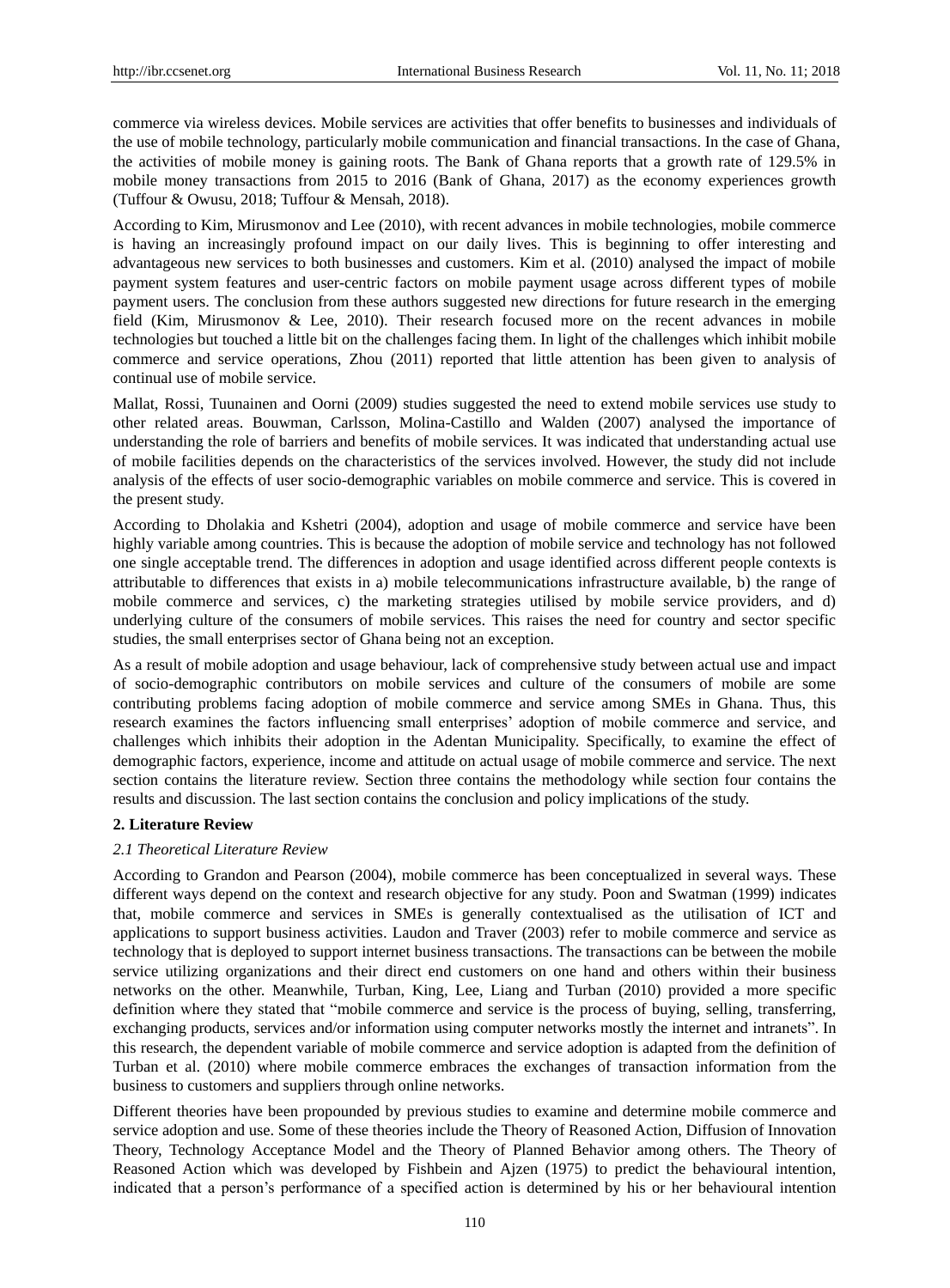which equals the person's attitude combined with the subjective norm that represent the person's perception about service/ product importance (Alexander, 2006; Hennessy, 2012). The theory explains the relationship between attitude and behaviours of humans. The theory of Reasoned Action helps to understand an individual's basic motivation. The intention is known as behavioural intention. It is based on the belief that putting up a certain behaviour will lead to a specific outcome. Behavioural intention is important because the intentions "are determined by attitudes to behaviours and subjective norms". The theory suggests that when the intentions are stronger, then an increased effort to perform the behaviour, which also increases the likelihood for the behaviour to be performed. However, as there are differences between attitudes and subjective norms of individuals, they are unlikely to be given equal weights. Thus, based on the individual and the particular situation, different impacts on behavioural intention may result. Ajzen (1991) acknowledged the fact that, some actions are more likely to present problems of controls than others. Within this, there is limited certainty about that person carrying out the intentions.

Rogers' (1995) Diffusion of Innovations Theory is widely used by technology adoption frameworks which tries to explain factors affecting spreading of new ideas or technologies through cultures (Sahin, 2006). The theory indicated that there are four elements that affect ideas or technology diffusion: innovation, communication channels, time, and a social system (Rogers, 1995). The end result of this diffusion is that people adopt a new technology, idea, behaviour or product.

The Technology Acceptance Model (TAM) developed by Davis, Bagozzi and Warshaw (1989) explain user acceptance and usage of information systems, which states that the actual use of any new system is influenced by its perceived ease-of-use and perceived usefulness. Based on the theory of Reasoned Action, Davis et al. (1989) view is the acceptability of an information system. The TAM postulates that the use of a new system such as technology is determined by the behavioural intention, but on the other hand, the behavioural intention is determined by that person's attitude towards the use of the new system and also by his/her perception of its utility. In the view of Davis et al. (1989), the attitude of an individual determines the use of a new system, but up to a certain limit. The actual use also depends on the effect such use bring on performance. Therefore, even if a person is unwilling to welcome a new technological system, the probability that overtime such a person will use it is high when it is perceived that the system will improve performance. On the other hand, if there are two systems which have the same features, a user will find it more useful because he/she can choose what he finds easier to use (Dillion & Morris, 1996).

The Theory of Planned Behavior (TPB) developed by Ajzen (1991) which is an extension of the Theory of Reasoned Action, states that the attitude toward behaviour, subjective norms (beliefs about significance of use) and perceived behavioural control directly influence behavioural intentions and behaviours. The TPB helps to understand how we can change the behaviour of people. The TBP is a theory which predicts deliberate behaviour, because behaviour can be deliberative and planned. These theories have been applied in various empirical studies, with varying results.

#### *2.2 Empirical Literature Review*

Past studies have demonstrated that relative advantage perceived from mobile service use is a significant determinant of technological adoption (Al-Qirim, 2007; Kaynak, Tatoglu & Kula, 2005). Such past studies have advocated that the use of mobile commerce positively influences an organisation's performance, specifically in terms of growth (Qureshi, Keen & Kamal, 2010; Raymond, Bergeron & Blili, 2005), financial gain (Johnston, Wade & McClean, 2007) and competitive advantage (Teo & Ranganathan, 2004). However the study was more interested in how the SMEs perceived those benefits.

According to Grandon and Pearson (2004), the compatibility among mobile services, firm's cultural values and work practices is an important factor in determining mobile commerce adoption. Prior studies on mobile commerce adoption within SMEs found that mobile commerce/service adoption and usage is significantly affected by mobile commerce compatibility (Hong & Zhu, 2006; Saffu, Walker & Hinson, 2008).

Literature has found significant relationship between complexity of innovation and mobile commerce and service adoption (Huy & Filiatrault, 2006; Jeon, Han & Lee, 2006). Some SMEs perceived mobile commerce and service as complex to their businesses. Such SMEs are considered to possess low level of managerial and technical skills. Therefore, they perceived the implementation of mobile commerce and service as very challenging (Hussin, King & Cragg, 2002).

It is known that, knowledge about mobile commerce and service is most influential at the early stage of adoption. However, it becomes less important when mobile commerce and service moves toward the higher end of adoption ladder (Roberts & Toleman, 2007). In the Adentan Municipality, among the major barriers to mobile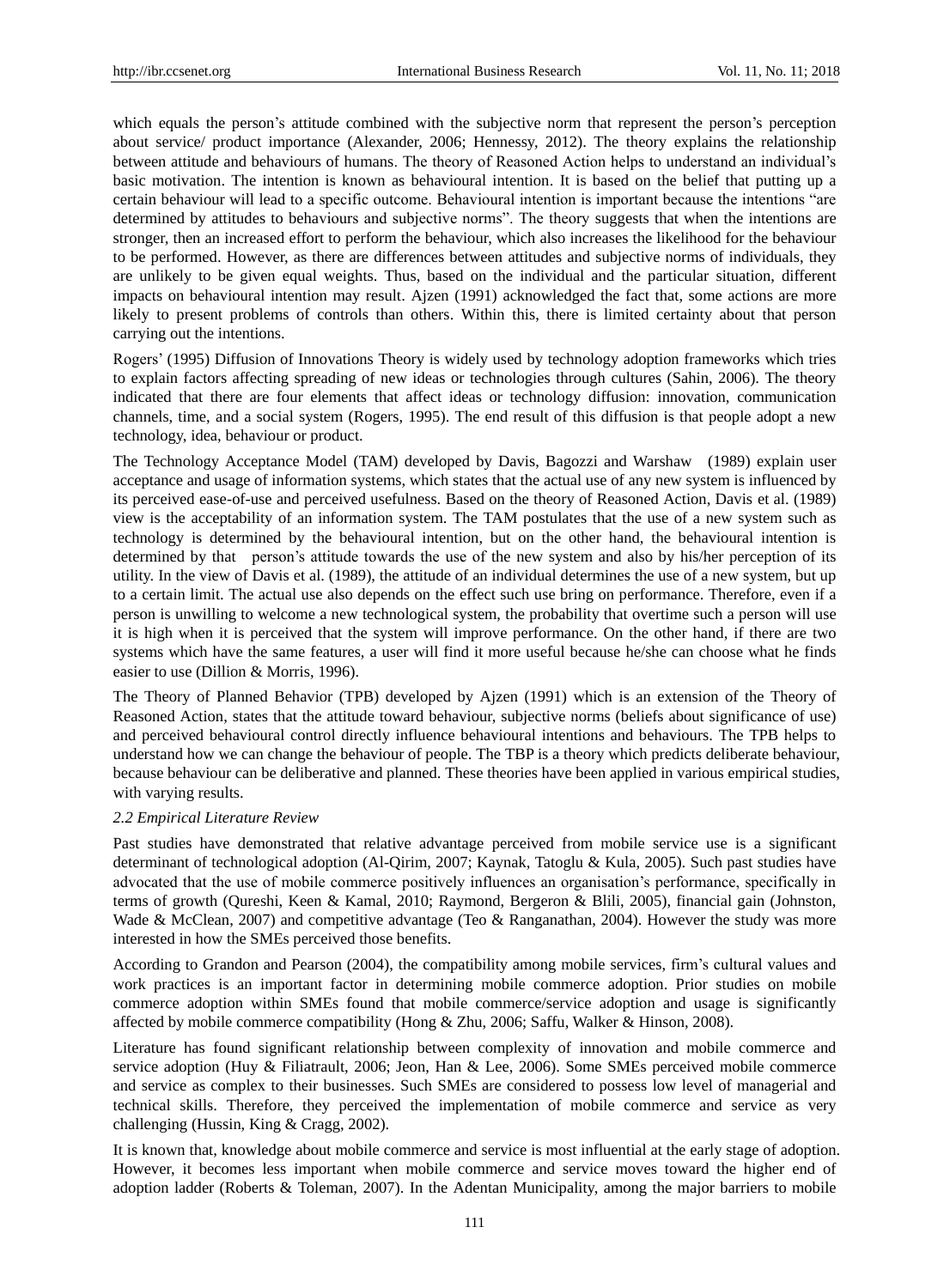commerce and service adoption were: not having mobile commerce and service knowledge, lack of mobile commerce skills and lack of skilled workers to operate mobile commerce (Sulaiman & Jaafar, 2003). It has been revealed that education has significant effect on mobile commerce adoption (Cullen & Kabanda, 2018). This makes education and experience important factors to consider in the present study. The hypotheses tested are:

#### *H1: Education has significant effect on attitude to adopt and use of mobile commerce and service*

#### *H2: Experience has significant effect on attitude to adopt and use of mobile commerce and service*

According to Saffu, Walker and Hinson (2008), top management's enthusiasm to adopt information technology is one of the factors that contributes toward adoption of mobile commerce and service. Mirchandani and Motwani (2001) argued that the support from top management is essential and it serves as the factor that clearly differentiates between the adopters and non-adopters of mobile commerce and service. If the managers of an organization understand the role of mobile commerce and service, then they are more likely tend to influence organizational members to also embrace it. In addition to this, management will also commit resources for its adoption (Premkumar & Roberts, 1999). There seems to be a lack of skills among small enterprises owners. This might affect the implementation of mobile commerce and service as a hindrance (Hussin et al., 2002). This attitude of management can have a positive management effect towards the use of mobile commerce and service activities. Thus, the following hypotheses are tested in the case of small enterprise owners in Ghana.

#### *H3: Attitude has significant effect on* small enterprise owners' *mobile commerce adoption*

#### *H4: Attitude has significant effect on* small enterprise owners' *mobile service adoption*

Environmental context tells about both the external and internal factors which influence SMEs adoption of mobile commerce and service. In this case, a company may feel pressured to adopt a new technology if business partners request or recommend the company to do so to facilitate business transactions. Dholakia and Kshetri (2004) argued that SMEs in developing countries are adopting mobile commerce and service due to the external pressure they receive from suppliers, customers and related business partners.

Related to experience of technology use are age and income levels of people. Is it expected that, as people age, they get into positions that make them mature to use internet and other IT related facilities. Chong (2013) revealed that age and education have significant relationships with the use of mobile commerce activities in China and South Africa (Cullen & Kabanda, 2018). In the same vain, males report more intention to adopt mobile commerce than females (Dai, Singh & Iyer, 2007) while males perceive more benefits than females in respect of using mobile commerce (Alduaij & Al-Amari, 2016). Dai, Singh and Iyer (2007) reveal that older people are more likely to use mobile commerce to meet their entertainment needs and also search for information. Thus, hypotheses deducible are:

## *H5: Males are more likely to adopt the use of mobile commerce and service than females*

#### *H6: Age has significant effect on* small enterprise owners' *mobile commerce and service adoption*

Income level is an important predictor of internet purchasing as earlier revealed by Sultan and Henrichs (2000). For Richa (2012), the results of income level does not significantly affect on-line shopping in India. On the other hand, earlier studies conducted by Sultan and Henrichs (2000) show that the consumer's willingness to and preference for adopting the internet based technology for shopping was positively related to the income level of respondents. Thus, it can be hypothesized that

## *H7: Income level has significant effect on adoption of mobile commerce and service by small enterprise owners*

Relationships among players within the same industry also affect the overall industry structure (Gregor & Johnston, 2000). These determine how competition among industry players and rivalry within the industry play a role in mobile commerce and service adoption. A company may feel pressure when it sees more and more companies in the industry adopting mobile commerce/service and therefore feels the need to adopt it as well, in order to remain competitive (Kuan & Chau, 2001). There are various results in literature on how mobile commerce and service are affected. For instance, Chong, Ooi, Lin and Tang (2009) were of the view that decision to adopt mobile commerce technologies is influenced by the competitive pressure and market trends, Al-Zougool and Kurnia (2008) claimed market power leaders who adopt mobile service can force weaker or follower firms to also adopt such technologies to conform to industry standard. Similarly, if the industry is composed by duopolies or oligopolies, then any new initiative undertaken by one player has the tendency to be matched by the rest of the players due to their interdependencies. However, only few studies have explored how this factor affects the adoption of mobile commerce and service (Wymer & Regan, 2005; Zhu, Kraemer & Xu, 2003).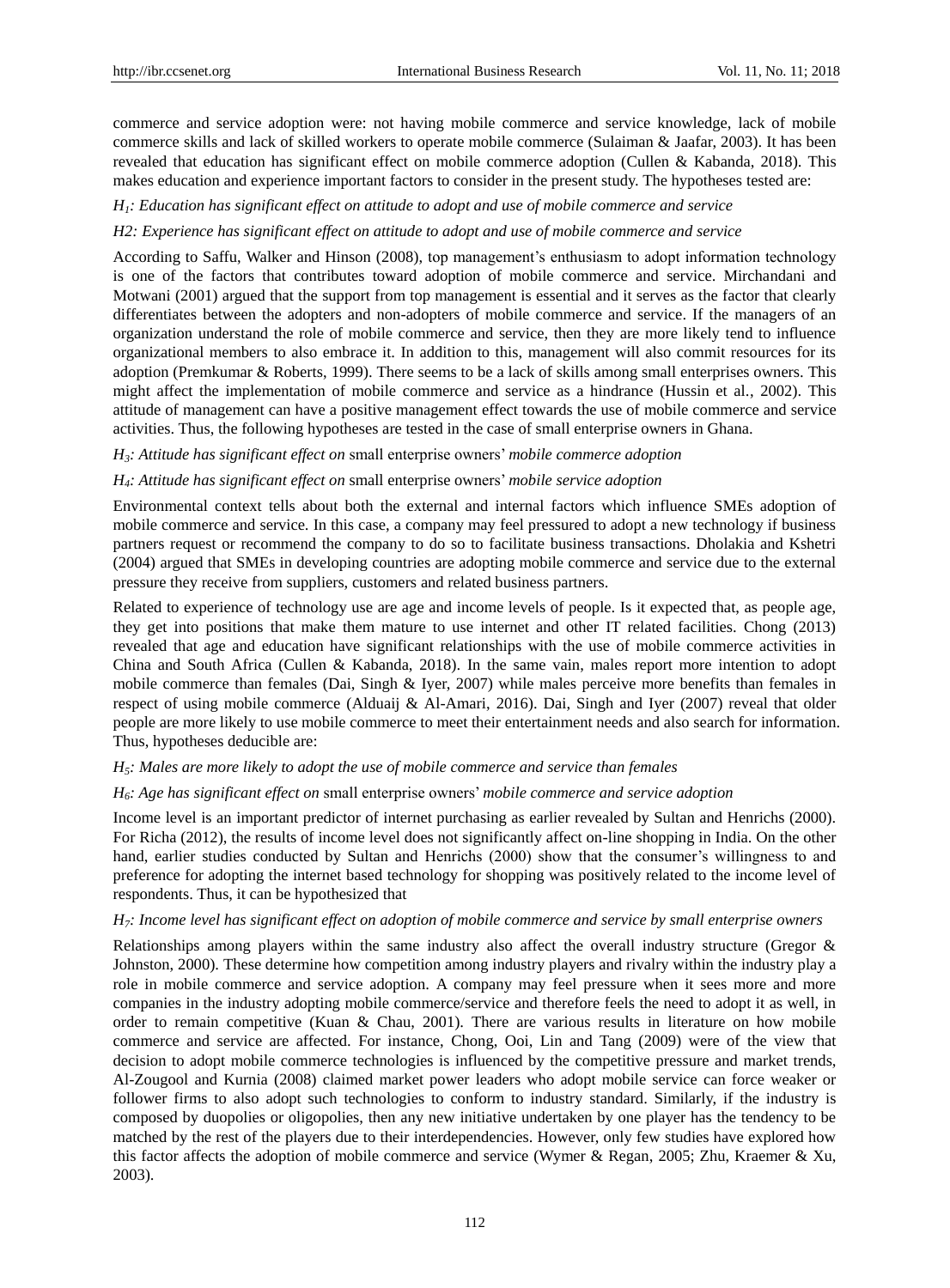## **3. Methodology and Data**

#### *3.1 Design and Sampling*

The exploratory research design is used for the study to determine the factors influencing SMEs adoption of mobile commerce and service. This helps to describe variables, examine relationships and to determine the causes and effects relations among variables. Cross-sectional survey is used to collect primary data. The population comprised of SEs in Adentan Municipality with a sample size of 400 within the specified area. The sampling technique adopted for this study was convenient sampling technique.

A survey questionnaire with close-ended questions was used to collect data. The questionnaire on attitude and other variables were in Likert scale ranging from 1-5 indicating the degree of opinions. The questionnaires involved sections about the demographic characteristics of the respondents such as age, gender, educational level and marital status. Other sections covered income level, experiences, attitude of respondents, and actual use of mobile commerce and service.

#### *3.2 Model Specification and Analytical Techniques*

The study used structural equation modeling to ascertain how attitude is determined and its subsequent effect on mobile commerce and service. Theoretical literature (Ajzen, 1991; Fishbein & Ajzen, 1975) and empirical literature (Al–Qirim, 2007; Kaynak, Tatoglu & Kula, 2005; Mirchandani & Motwani, 2001; Saffu, Walker & Hinson, 2008) have opined that certain factors (Tuffour, Banor & Akuffo, 2015) influence attitude to adopt the use of mobile facilities in business activities. Within this framework, the regression model is specified as:

 $ATT = \beta_0 + \beta_1 G_t + \beta_2 Age_t + \beta_3 Edu_t + \beta_4 Inc_t + \beta_5 Exp_t + \varepsilon_t$ 

where,

 $ATT =$ attitude

 $G =$ Gender

 $Age = Age$ 

 $Edu = Education$ 

Inc = Monthly income

Exp = Experience

 $\varepsilon_t$  = random error term

 $β_1$ ,  $β_2$ ,  $β_3$ ,  $β_4$  and  $β_5$  are the coefficients of regression, it is expected that  $β_1 > 0$ ;  $β_2 > 0$ ;  $β_3 > 0$ ,  $β4 > 0$  and  $β_5 > 0$ . Specifically, regression analysis is used to ascertain the effect of the demographic and other factors on attitude to use mobile commerce and service. Gender is represented as dummy where males are represented as 1 and females otherwise. Age shows the number of years while education is rank ordered according to the education structure in Ghana. The more the number of years, the higher the educational level. It is expected that, as business income improves, attitude to adopt mobile facilities for business transactions would improve. Experience relates to prior use of related mobile and internet based facility. As such, experience is likely to enhance attitude to use mobile commerce and service.

# **4. Results**

#### *4.1 Demographic Profile of Respondents*

In general, the setup of SEs mostly consists of more females than males owners. Regarding the gender distribution of the 400 SEs, more than half, 57.50% (230) of the respondents were females while the remaining 42.50% (170) represent males. From the results, it is evidence that the respondents are in different age categories. Those in 24-29 age bracket recorded a maximum of 21.8%, and 7.8% for each of 54-59 and 60+. Relatively, younger people are in the informal sector since about 92.2% of respondents are less than 41 years.

The educational response of the study produced mixed results. About 22.75% (91) of respondents have obtained secondary school level certificate and 16.75% (67) of them have obtained undergraduate degree. The rest have had Higher National Diploma, Advanced Level, Diploma, no education, Ordinary Level, and masters with a recorded percentage of less than 13%. As expected most SE operators do not really have higher qualification.

The number of respondents from the retail sector in the survey was 40.80%. This is followed by the service providers, wholesalers and the manufacturers. They recorded 22.30%, 20.80% and 16.30% respectively. Most of the respondents fell within the married group with a record of 50.25%. This is followed by the singles, recording about 32.75%. In terms of marital status, the rest were divorced, widowers and widows. Generally, about 82.3%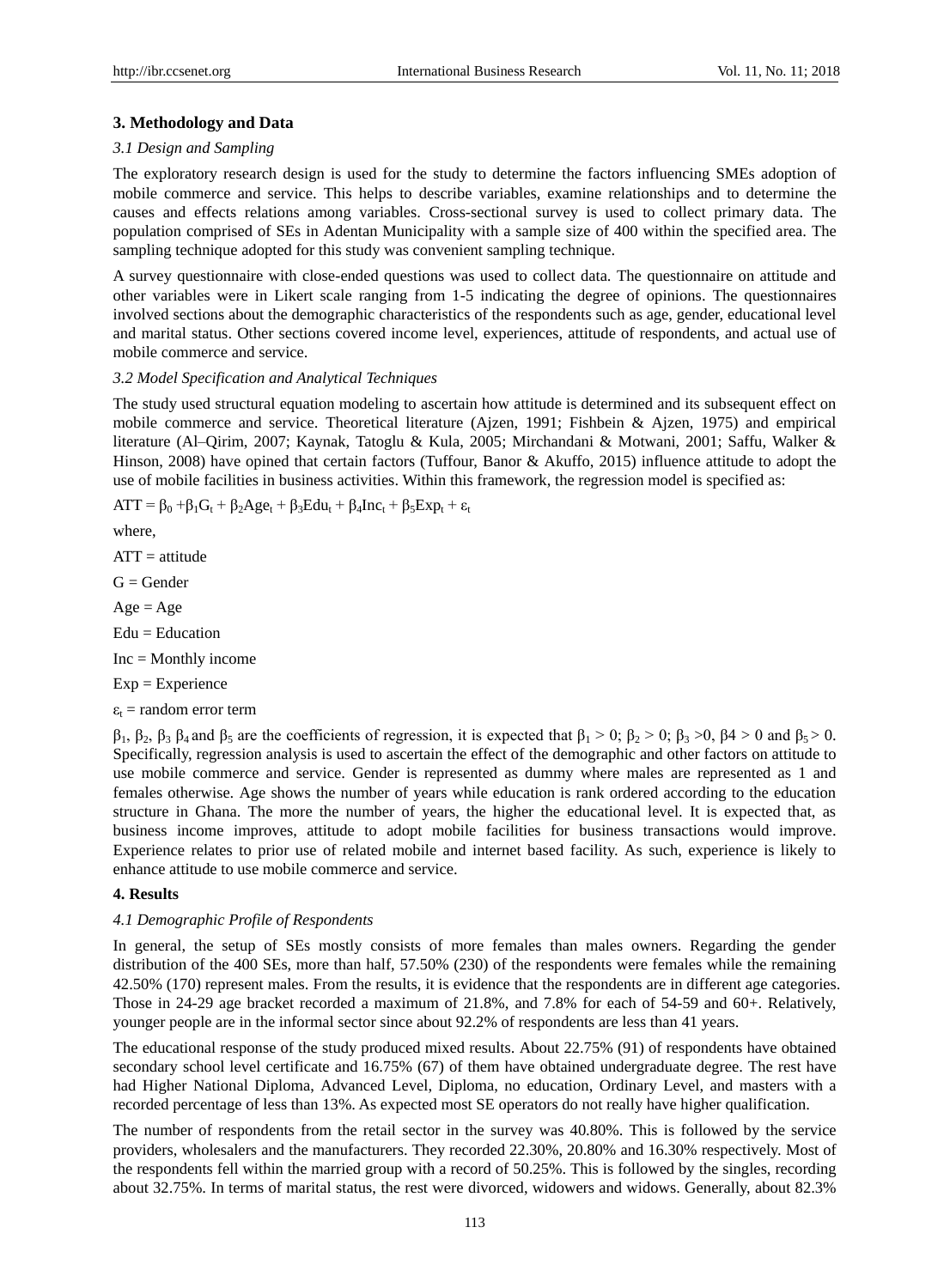of the businesses owners earn not more than GH $Cl$ 1,000 monthly income.

*4.2 Structural Equation Model Results and Discussions*

The proposed variables in the model were tested using the structural equation modeling. The results of the path coefficients are presented in Figure 1



#### Figure 1. Path Coefficients of the Adoption of Mobile Commerce and Service

Figure 1 shows the coefficients of the adoption of mobile commerce and service. The path coefficients represent standardized versions of the linear regression weights. These are used to examine the causal linkage between independent and dependent variables. Gender (with male dummy value of 1) has a negative influence (value of -0.005) on the attitude of the usage of mobile commerce and service. This implies females are more likely to have the attitude to use mobile commerce and service than men, though this has very small coefficient. This results contradicts those indicated by Dai, Singh and Iyer (2007) and, Alduaij and Al-Amari (2016) where males are more likely to use mobile service than females.

Also there is a positive effect of age on attitude, with indicative coefficient of 0.119 showing that the higher the age, the more positive attitude they have towards the use of mobile commerce and service. This also supports literature such as Dai, Singh and Iyer (2007) and Chong (2013). Education also has a positive effect on attitude towards the use of mobile commerce and service. From Figure 1, the higher the educational level of business owners, the higher the attitude of respondents' use of mobile commerce and service, this is shown by a coefficient of 0.430. The results of Chong (2013) and, Cullen and Kabanda (2018) are in line with the present study while Roberts and Toleman (2007) indicate that knowledge is most influential only at the earlier stage of adoption.

Experience which entailed ICT facilities usage, expectation from the use of mobile commerce and service, and social media integration has a positive effect on attitude towards mobile commerce and service usage. This results support the conclusions of Dai, Singh and Iyer (2007). For Khalifa and Cheng (2002), different years of experience of people in using mobile devices have different effects on the individual user's adoption of mobile commerce. Interestingly, income has negative influence on SEs attitude on usage of mobile commerce and service. The income level of an individual does not determine the attitude to use mobile commerce and service. Richa (2012) and, Sultan and Henrichs (2000) results report the opposite, where income is important determinant of adopting internet based transactions.

The implication is that, the higher the income level, the less the attitude to use more mobile commerce and serves. Thus, as people become richer, they tend to use other financial transaction modes such as cheques and bank transfers. Attitude has positive effect on both mobile commerce and service. The coefficient for mobile service is higher than mobile commerce. Thus, SEs have more attitude to use mobile service than mobile commerce, although, attitude has positive effect on both mobile commerce and serves.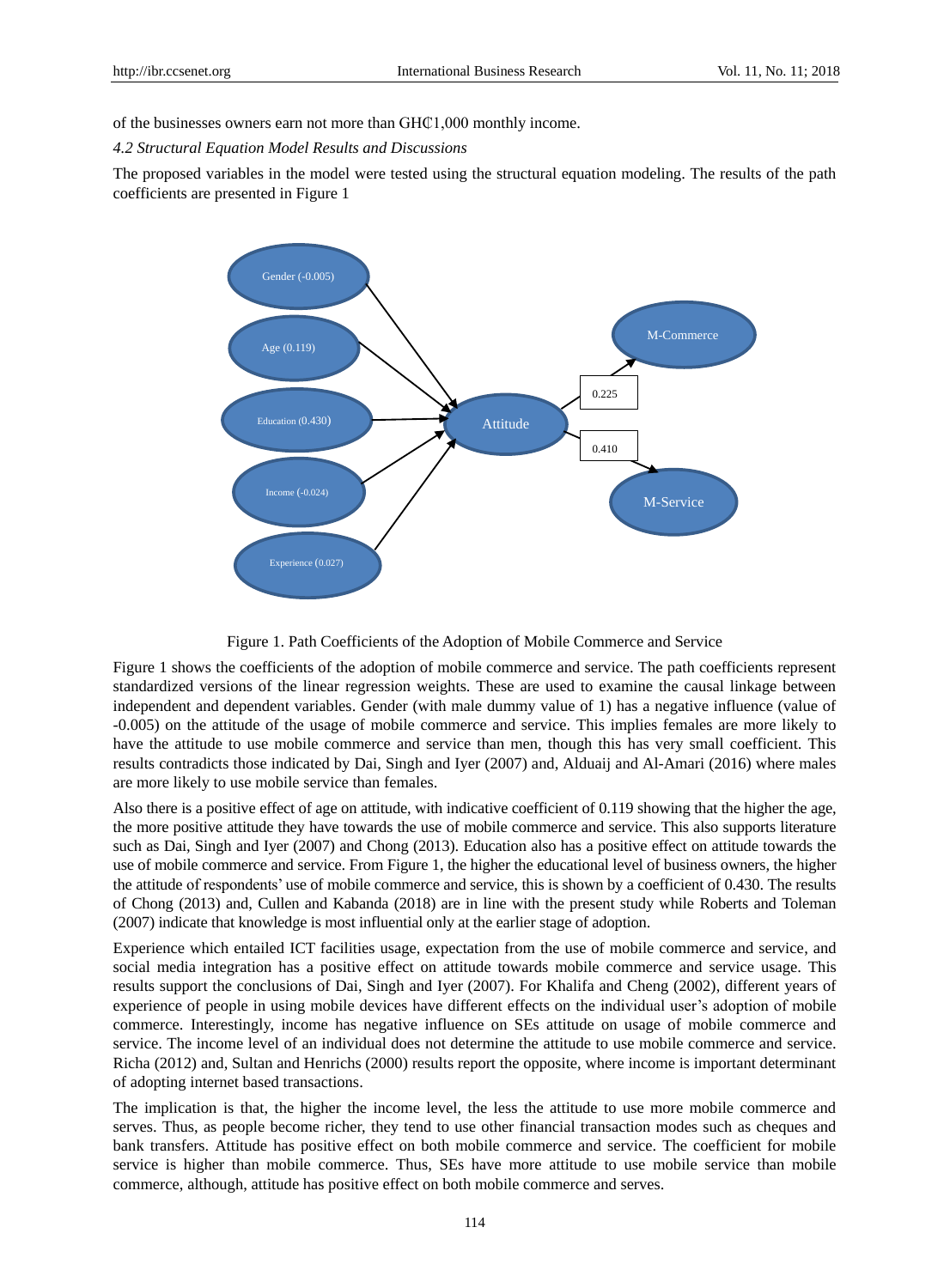

Figure 2. Significance of the Variables

Source: Survey Data, 2018

Figure 2 represents the Bootstrapping results which show the significance of the variables. Among the demographic characteristics, gender, age, education, income and experience have been specially addressed in this study. From Figure 2, being males and income level have no significance towards the attitude to use mobile commerce and service. Gender and income indicated p-value of greater than 0.05 (that is 0.903 and 0.596 respectively).

Education has the strongest significance in one's attitude towards the use of mobile commerce and service, the higher the educational level, the higher the level of one's attitude towards the use of mobile commerce and service. Experience is one of the key elements influencing the level of usage of information technology as indicated by Jaeger (2003). Kalliny and Minor (2006) also indicated that, the higher the level of education of an adult is, the more likely such an adult will use computers and the internet. Education has significant effect on attitude.

Attitude of individuals and actual usage of mobile commerce and service are factors used in some previous studies. From the analysis, there is empirical support regarding the causal link between use intention and actual use in the adoption of mobile facilities. From Figure 2, there is significant effect of attitude in the adoption of mobile commerce and service usage among small enterprises in Adenta municipality. The attitude of respondents of SEs influences its usage of mobile commerce and service.

### **5. Conclusion**

The study concludes that educational level was observed to have the best positive influence on the attitude towards adoption of mobile commerce and mobile service. In addition, experience of respondents was also found to have positive influence on the attitude of individuals for actual use of mobile commerce and mobile service. In other words, experienced people use these technologies more. Surprisingly, being males and income level do not show any significant influence on attitude to adopt mobile commerce and service. Also, small enterprise owners' attitude is a significant determinant for the use of mobile commerce and service.

Our results provide a significant insight for policy makers regarding how to promote mobile commerce and service in Ghana. However, the use of larger samples, which may lead to more intuition into the use of mobile technologies among SMEs may be helpful. Second, an extension of the study to consider the influence of nature of business and other work climate on mobile technologies from different sectors may also be insightful.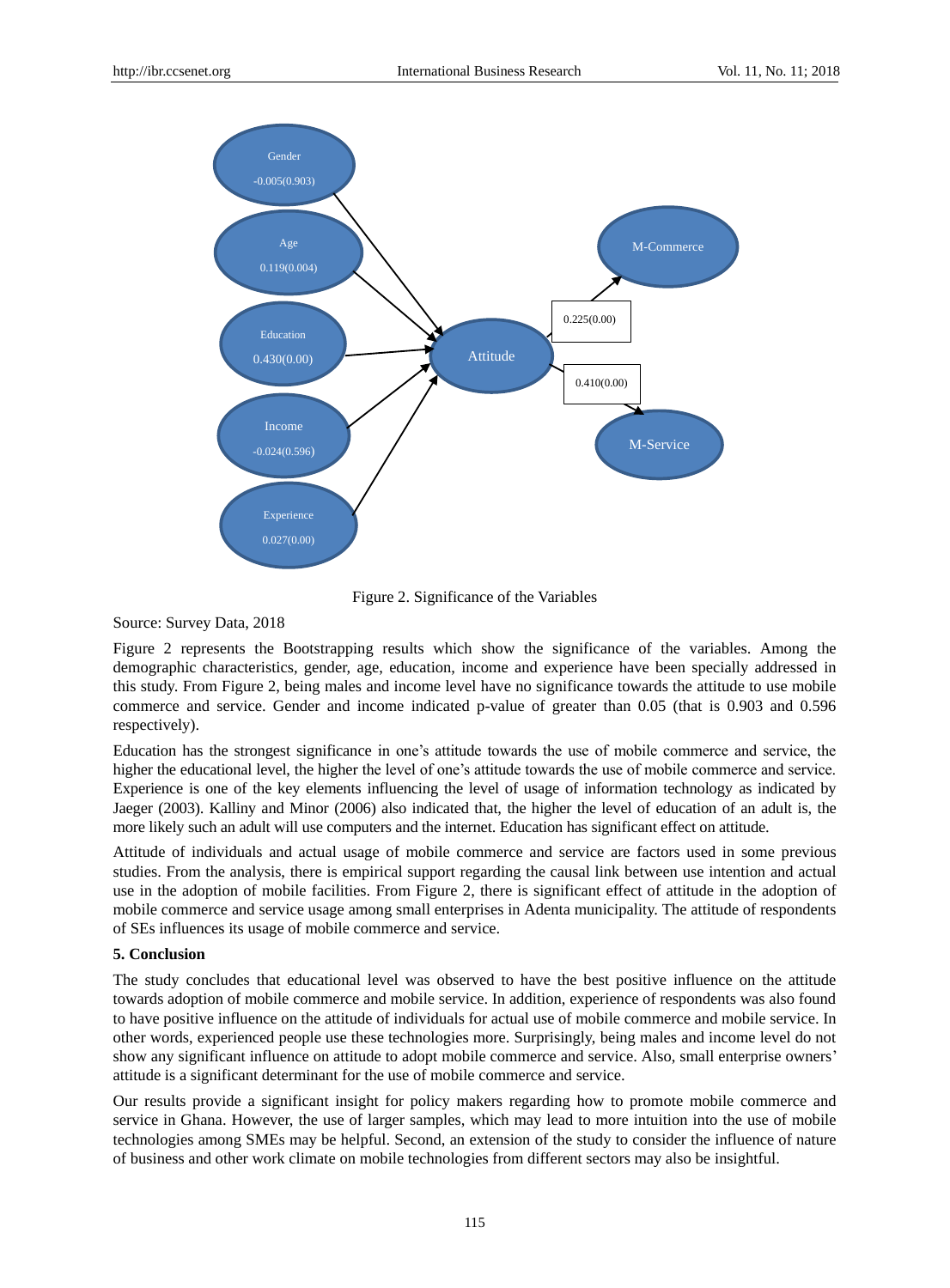## **References**

- Ajzen, I. (1991). The theory of planned behavior. *Journal of Organizational Behavior and Human Decision, 50*(2), 179-211. https://doi.org/10.1016/0749-5978(91)90020-T
- Alduaij, M., & Al-Amari, H. (2016). Factors moderating students adoption decisions of mobile commerce. *Review of Public Administration Management*, *4*(1), 1-7. https://doi.org/10.4172/2315-7844.1000180
- Alexander, C. A. (2006). *Study of the environmental, organizational, and information technology issues in e-business adoption and assimilation in small firms*. Southern Illinois University, Carbondale, Illinois.
- Allil, K., & Khan, M. N. (2016). Factors affecting adoption of mobile services. *International Review of Management and Marketing, 6*(S4) 125-131.
- Al-Qirim, N. (2007). The adoption of commerce communications and applications technologies in small businesses in New Zealand. *Electronic Commerce Research and Application, 6*(4), 462-473. https://doi.org/10.1016/j.elerap.2007.02.012
- Al-Zougool, B., & Kurnia, S. (2008). *Electronic commerce technologies adoption by SMEs: A comceptual study.* ACIS 2008 Proceedings, Paper 72. Retrieved January 23, 2018, from http://people.eng.unimelb.edu.au/sherahk/Papers/ACIS-SMEs.pdf
- Bank of Ghana. (2017). *Impact of mobile money on the payment system in Ghana: An econometric analysis*, Payment Systems Department, Accra.
- Barua, A., Whinston, A., & Yin, F. (2000a). Value and productivity in the internet economy. *Computer, 33*(5), 102-105. https://doi.org/10.1109/2.841787
- Barua, A., Whinston, A., & Yin, F. (2000b). *Assesing internet enabled business value: An exploratory investigation.* Working Paper, Center of Research in Electronic Commerce, the University of Texas at Austin, Austin.
- Bouwman, H., Carlsson, C., Molina-Castillo, F. J., & Walden, P. (2007). Barriers and drivers in the adoption of current and future mobile services in Finland. *Telematics and Informatics, 24*, 145-160. https://doi.org/10.1016/j.tele.2006.08.001
- Chong, A. (2013). Mobile commerce usage activities: The roles of demographic and motivation variables, *Technological Forecasting and Social Change, 80*(7), 1350-1359. https://doi.org/10.1016/j.techfore.2012.12.011
- Chong, A. Y. L., Ooi, K. B., Lin, B., & Tang, S. Y. (2009). Influence of interorganizational relationships on SMEs' e-business adoption. *Internet Research, 19*(3), 313-331. https://doi.org/10.1108/10662240910965379
- Cullen, M., & Kabanda, S. K. (2018). The role of demographic and motivational factors on mobile commerce usage activities in South Africa. *South African Journal of Information Management, 20*(1), a817. https://doi.org/10.4102/sajim.v20i1.817
- Dai, H., Singh, R., & Iyer, L. (2007). Intention to use mobile commerce: A demographic analysis of the Chinese market, AMCIS 2007 Proceedings. 263[. http://aisel.aisnet.org/amcis2007/263](http://aisel.aisnet.org/amcis2007/263)
- Daniel, E. & Wilson, H. (2002). Adoption intention and benefits realized: A study of e-commerce in UK SMEs. *Journal of Small Business and Enterprise Development, 9*(4), 331-348. https://doi.org/10.1108/14626000210450522
- Davis, F., Bagozzi, R., & Warshaw, P. (1989). User acceptance of computer technology: Acomparison of two theoritical models. *Management Science, 35*(8), 982-1005. https://doi.org/10.1287/mnsc.35.8.982
- Dholakia, R. R., & Kshetri, N. (2004). Factors impacting the adoption of the internet among SMEs. *Small Business Economics, 23*(4), 311-322. https://doi.org/10.1023/B:SBEJ.0000032036.90353.1f
- Dillion, A., & Morris. (1996). User acceptance of new information technology: Theories and models. In M. Williams (ed.) *Annual Review of Information Science and Technology*, *31,* Medford NJ: Information Today, 3-32.
- Fishbein, M., & Ajzen, I. (1975). *Belief, attitude, intention and behavior: An introduction to theory and research.* Reading, MA: Addison-Wesley.
- Gibbs, J. L., & Kraemer, K. L. (2004). A cross-country investigation of the determinants of scope of e-commerce use: An institutional approach. *Electronic Markets, 14*(2), 124-137. https://doi.org/10.1080/10196780410001675077
- Grandon, E., & Pearson, J. M. (2004). Electronic commerce adoption: An empirical study of small and medium US businesses. *Information & Management, 42*(1), 197-216. https://doi.org/10.1016/j.im.2003.12.010
- Gregor, S., & Johnston, R. B. (2000). *Developing an understanding of inter-organizational systems: Argument*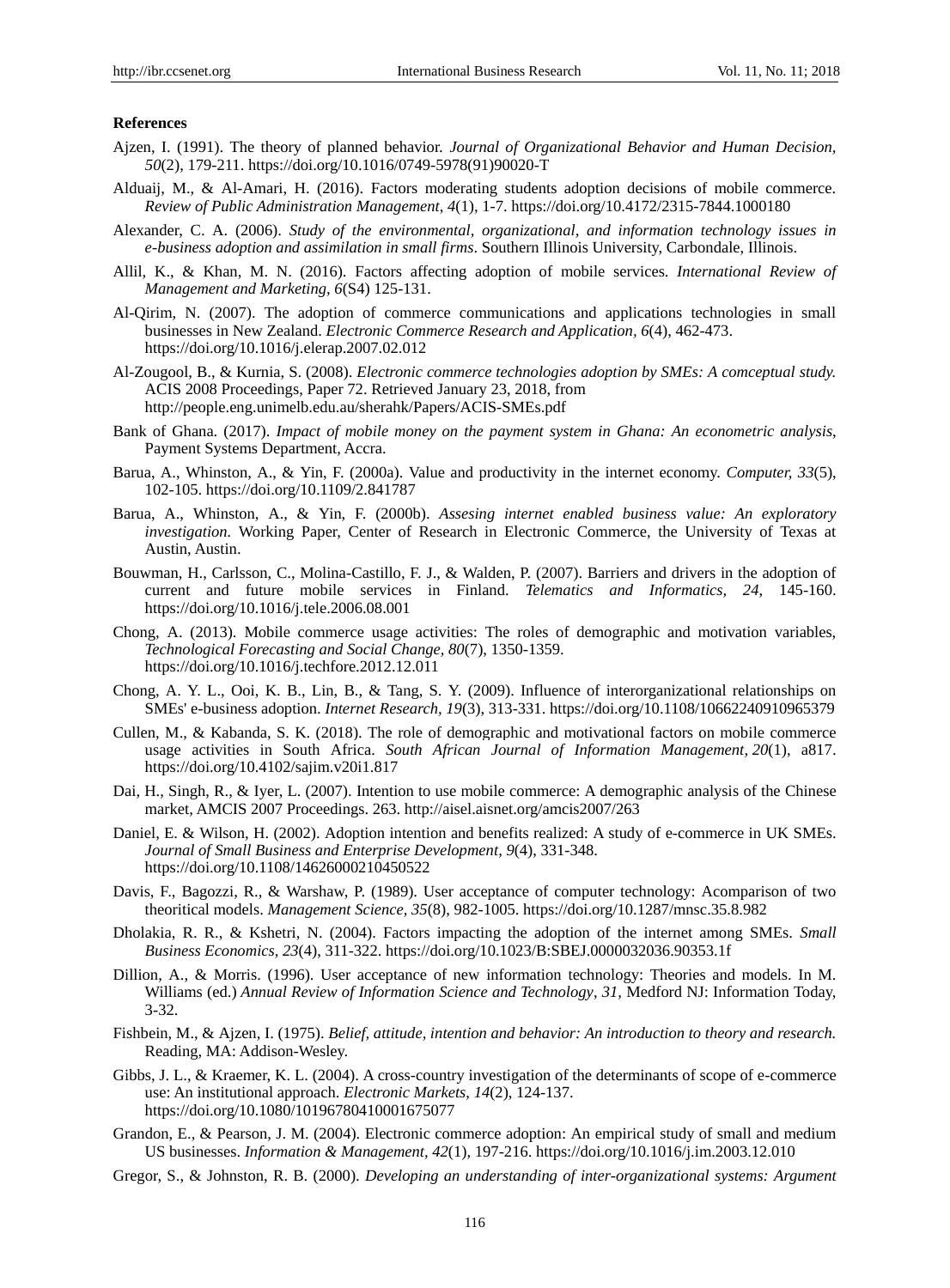*for multi-level analysis and structuration theory*. Proceedings of the 8th European Conference on Information Systems. Vienna, Austria.

- Hennessy, M. (2012). Advancing reasoned action theory. *The Annals of the America Academy of Political Social Science* , Vol. 640, Sage Publications. https://doi.org/10.1177/0002716211424709
- Hong, W., & Zhu, K. (2006). Migrating to internet-based e-commerce: Factors affecting e-commerce adoption and migration at the firm level. *Information & Management, 43*(2), 204-221. https://doi.org/10.1016/j.im.2005.06.003
- Hovav, A., Patnayakuni, R., & Schuff, D. (2004). A model of internet standards adoption: The case of IPv6. *Information Systems Journals, 14*(3), 265-294. https://doi.org/10.1111/j.1365-2575.2004.00170.x
- Hussin, H., King, M., & Cragg, P. B. (2002). IT alignment in small firms. *European Journal of Information Systems, 11*(2), 108-127. https://doi.org/10.1057/palgrave/ejis/3000422
- Huy, L. V., & Filiatrault, P. (2006). *The adoption of e-commerce in SMEs in Vietnam: A study of users and prospectors*. Proceedings of the 10th Pacific Asia conference on information systems, Kuala Lumpur, Malaysia, 1335-1345.
- Jaegar, P. T. (2003). The endless wire: E-government as global phenomenon. *Government Information Quarterly, 20*(4), 323-331. https://doi.org/10.1016/j.giq.2003.08.003
- Jeon, B. N., Han, K. S., & Lee, M. J. (2006). Determining factors for the adoption of e-business: The case of SMEs in Korea. *Applied Economics, 38*(16), 1905-1916. https://doi.org/10.1080/00036840500427262
- Johnston, D. A., Wade, M., & McClean, R. (2007). Does e-business matter to SMEs? A comparison of the financial of internet business solutions on European and North American SMEs. *Journal of Small Business Management, 45*(2), 354-361. https://doi.org/10.1111/j.1540-627X.2007.00217.x
- Kalliny, M., & Minor, M. (2006). The antecedents of m-commerce adoption. *Journal of Strategic E-Commerce, 4(2)*, 81-99.
- Kaynak, E., Tatoglu, E., & Kula, V. (2005). An analysis of the factors affecting the adoption ofelectronic commerce by SMEs: Evidence from an emerging market. *International Marketing Review, 22*(6), 623-640*.* https://doi.org/10.1108/02651330510630258
- Keeling, K., Vassilopoulou, K., McGoldrick, P., & Macaulay, L. (2000). Market realities and innovation in small to medium enterprises: Facilitators and barriers to the use of electronic commerce. *New Product Development and Innovation Management, 2*(1), 57-70.
- Khalifa, M., & Cheng, S. K. N. (2002). Adoption of mobile commerce: Role of exposure, Proceedings of the 35th Hawaii International Conference on System Sciences, Hawaii.
- Kim, C., Mirusmonov, M., & Lee, I. (2010). An empirical examination of factors influencing the intention to use mobile payments. *Computers in Human Behavior, 26*(3), 310-322. https://doi.org/10.1016/j.chb.2009.10.013
- Kuan, K., & Chau, P. (2001). A perception-based model for EDI adoption in small businesses using technology-organization-environment framework. *Information and Management, 38*(8), 507-521. https://doi.org/10.1016/S0378-7206(01)00073-8
- Laudon, K. C., & Traver, C. G. (2003). *E-commerce business, technology, society* (International ed.)*.* Boston, MA: Addison Wesley.
- Lee, H. H., & Lee, S. E. (2007). Mobile commerce: An analysis of key success factors. *Journal of Shopping Center Research, 14*(2), 29-62.
- Mallat, N., Rossi, M., Tuunainen, V. K., & Oorni, A. (2009). The impact of used context on mobile services acceptance: The case of mobile ticketing. *Iinformation and Management, 46*, 190-195. https://doi.org/10.1016/j.im.2008.11.008.
- Mirchandani, A., & Motwani, J. (2001). Understanding small business electronic adoption: An empirical analysis. *Journal of Computer Information Systems, 41*(3), 70-73.
- Ngai, E. W. T., & Gunasekaran, A. (2007). A review for mobile commerce research and application. *Decision Supports Systems, 43*(1), 3-15. https://doi.org/10.1016/j.dss.2005.05.003
- Poon, S., & Swatman, P. M. C. (1999). A longitudinal study of expectations in small business internet commerce. *International Journal of Electronic Commerce, 3*(3), 21-33. https://doi.org/10.1080/10864415.1999.11518339
- Premkumar, G., & Roberts, M. (1999). Adoption of new information technologies in rural small businesses.*Omega*: *The international Journal of Management Science, 27*(4), 467-484. https://doi.org/10.1016/S0305-0483(98)00071-1